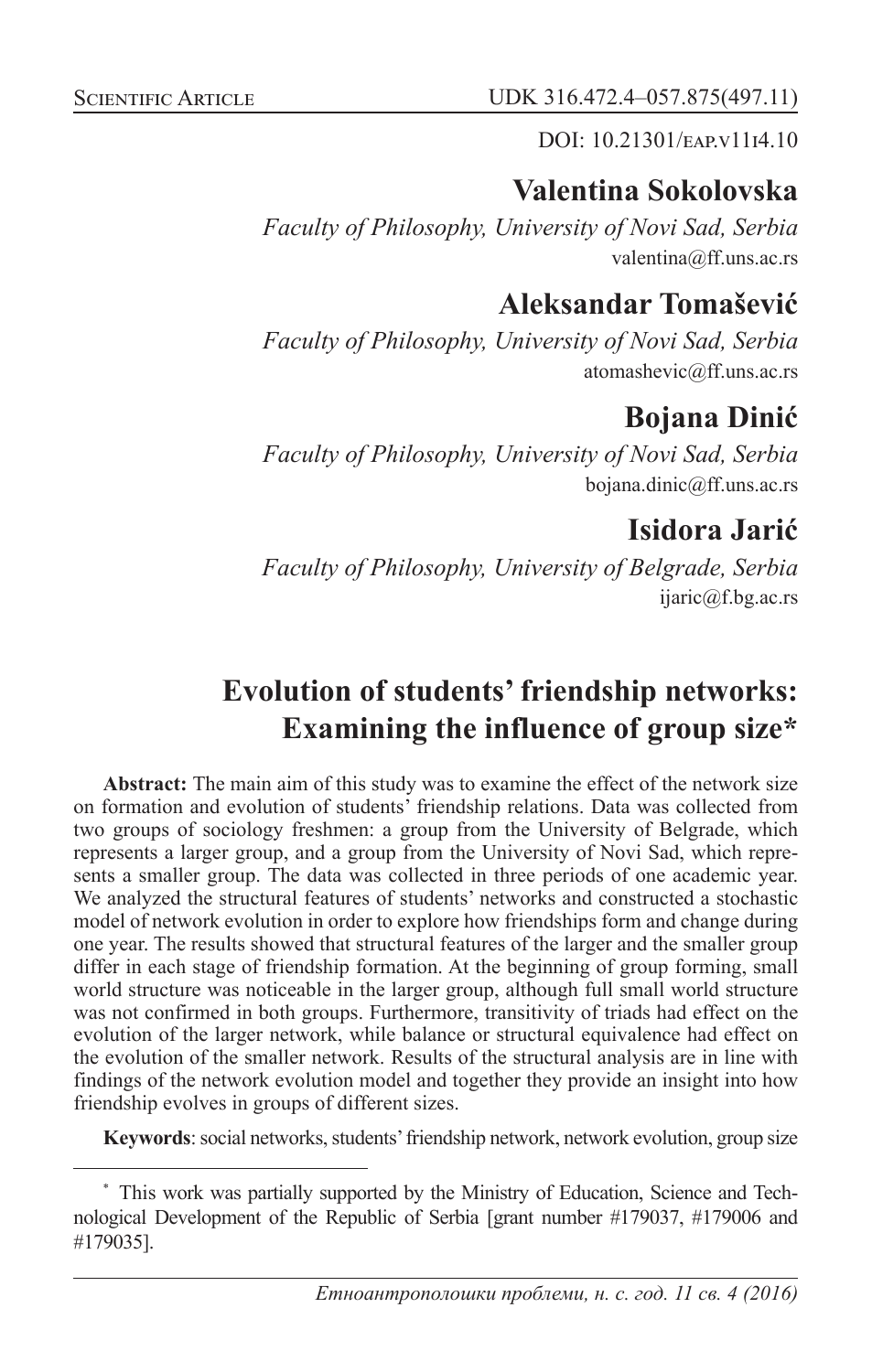## Evolution of students' friendship networks: Examining the influence of group size

Research of interpersonal relationships, including friendships as their aspect, started developing rapidly within social network analysis in the second half of 20<sup>th</sup> century. After defining the concept of strong and weak ties (Granovetter 1973; Granovetter 1983; Milgram 1967; Travers and Milgram 1969) and providing a more precise definition of the small world model (Watts 1999; Watts and Strogatz 1998), friendship networks have been linked to strong ties and precisely defined small groups. Strong ties constitute a base of interpersonal trust and represent stable and constant relationships, while weak ties represent acquaintances or recently acquainted persons, who often act as distributers of new information to an individual they are connected to. Both tie types are present in most social networks, and when it comes to friendship relationships, strong ties usually connect a small subgroup of network actors – a clique (small group of close friends), while some individuals belonging to different cliques are mutually connected via weak ties, thus enabling complete connectedness of the entire network. This is the basic argument of the small world hypothesis, and in the context of the friendship networks we can restate it as: friendship network consists of several groups of close friends and these groups are weakly connected by acquaintance relations formed by members of different cliques.

Examining the development and changes of friendship over time is related to methodology used in data collection and analysis. Namely, only by using a longitudinal method one can provide a better insight into forming and changing of friendship relationships. At the beginning of friendship formation, Van Duijin, Zeggelink, Huisman, Stokman, and Wasseur (Van Duijin et al. 2003) see friendship networks as relatively closed small groups, with clearly developed boundaries, in which the majority of actors meet for the first time. This approach is theoretically grounded in the standpoint that the process of building friendships is a series of tentative moves of one person towards the other, where a favourable response in one stage leads to another stage while an unfavourable response results in withdrawal of the offer. Relying on sequentiality in the process of forming friendships, Hallinan (Hallinan 1978; Hallinan 1979) formed a friendship model that consists of four elements: first, a person's desire to have some other person as a friend; second, making moves to establish friendship; third, recognising the desire for friendship with the person to whom the offer was made; and fourth, reciprocating the offer, i.e. making interaction. This is why Hallinan claimed that the information about a friendship dyad and the nature of structural changes in the dyad are essential for understanding the process of friendship.

On the other hand, Hallinan's model of friendship was criticised by Runger and Wasserman (Runger and Wasserman 1979; Runger and Wasserman 1980),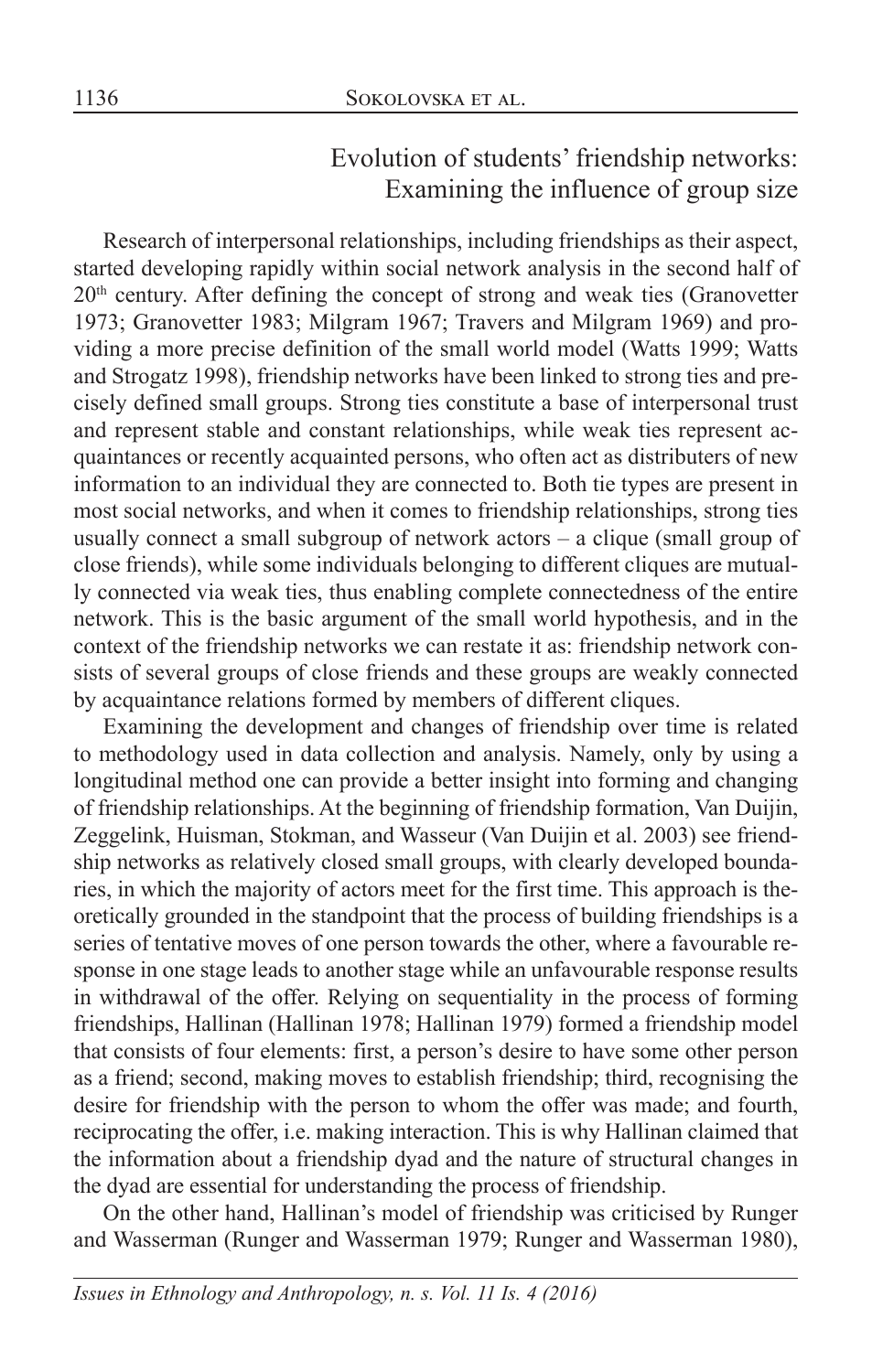who claimed that Hallinan failed to define a statistical model which incorporates the structural parameters that would properly assess and evaluate affirmative behaviour. In their view, reciprocity model is of special importance for dyadic interaction, because it includes parameters aimed at measuring the probability of dyadic change in reciprocal arcs. This is in contrast with Hallinan's approach aimed at measuring the probability of friendship stability.

Unlike the mentioned approaches which focus on the time sequence of steps in making friendships, there are many studies which stress the importance of identifying the factors that may be preconditions for meeting people. Newcomb (Newcomb 1961) thus identified four such preconditions: proximity, reciprocity, similarity, and complementarity. Weiss (Weiss 1988) expanded the factors that do or do not lead to friendship, clarifying that friendship can be explained by the following determinants: exclusivity, the probability of sadness caused by ending the relationship, the persistence of the limits within which relationships are formed, as well as the existence of rivalry and loyalty in some relations. Although friendship is an individual choice, it is impossible to exclude the impact of a broader social and economic background on creating new friendships and developing the existing ones. In addition to the initial factors, Johnson (Johnson 1989) identifies other predictors that are important for making friends: similar values, interests and background, closeness of residence, working together and physical appearance, while Allan (Allan 1998) points out that friendship is also affected by a specific social context in which it is developed. All of these predictors can be analysed by studying friendship networks.

Some of the aspects of the social context in which friendship develops can be regarded as general or structural properties of friendship networks. The number of actors which constitute the network (network size) and the number of ties which connect these actors are the most general properties of the network. Structural properties give us the most detailed insight into the nature of ties between the actors. Important structural properties include: density (ratio of the measured number of ties in relation with the theoretical maximum), connectivity (existence of an indirect connection between any two ties), the shortest path (the smallest possible "degree of separation" – an indirect path from one actor to another), transitivity (probability of establishing relationship between two people who are connected with the same third person), centrality (the number of ties a specific person has in relation to the theoretical maximum), betweenness (the number of the shortest paths which pass through an individual actor) (for more details see Wasserman and Faust 1994).

Several studies have shown that network size influences the processes of building and retaining friendships, i.e. that in a larger network actors fail to remember friends' names (Brewer and Webster 2000), the level of intimacy and interaction decreases (Roberts et al. 2009), and actors report longer "time since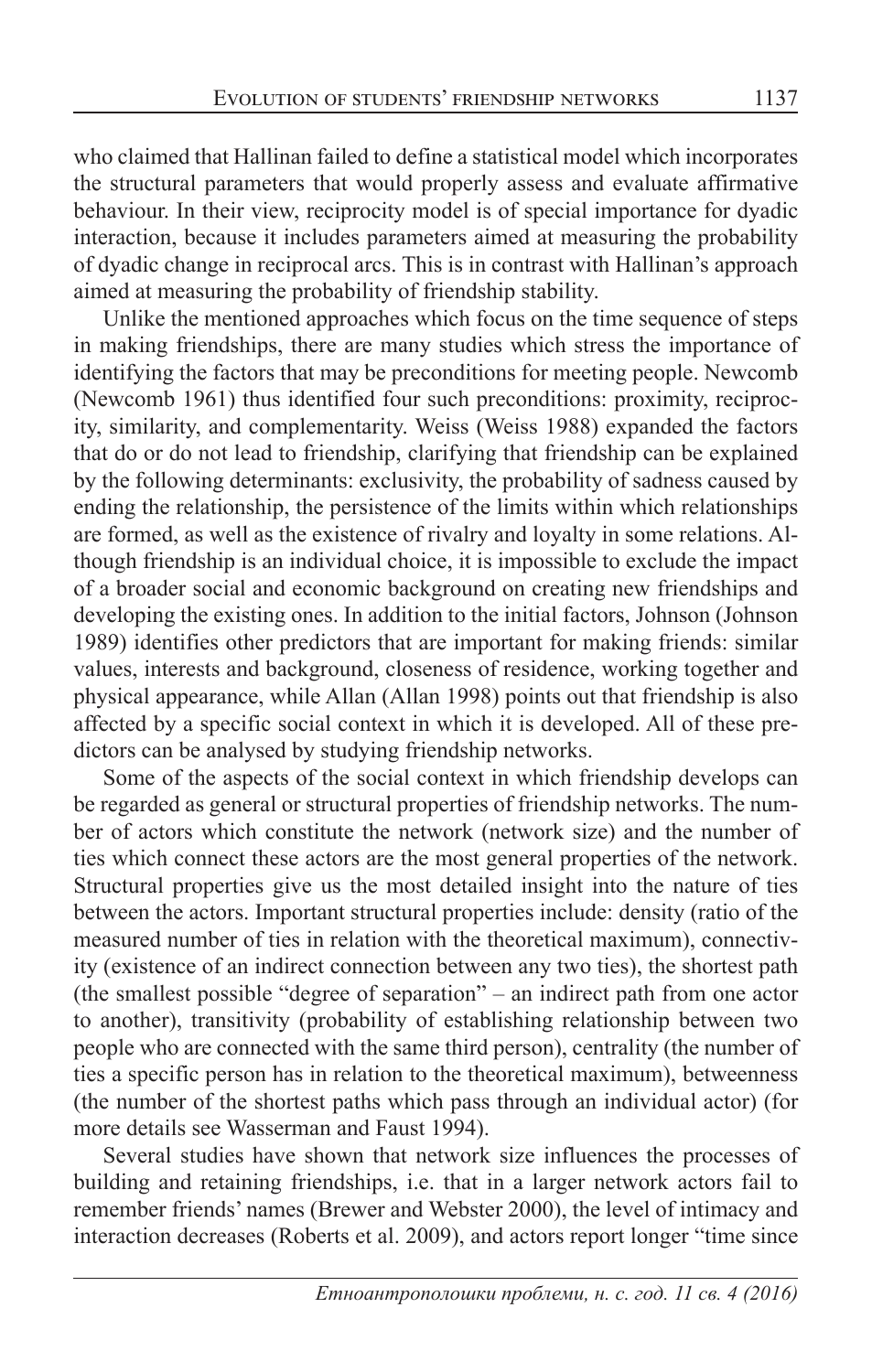last contact" (Roberts and Dunbar 2011). These findings suggest that the intensity of relationships decreases with the increase of the network size. However, these studies are based on personal (egocentric, see McCarty 2002) network approach in which the research focus is on interrelationship between the individuals that ego (an individual whose personal network is examined) can maintain in his/her personal network. This means that the objects of inquiry are multiple personal networks (obtained from individual questionnaires which contain questions about personal friendship networks of different, non-connected individuals). Studying multiple personal networks at once means analyzing data based on disjointed sets of individuals, and thus prevents the researchers from gaining an insight into the overall features (general or structural) of the entirety of social relationship between the participants in the study, and thus fails to reveal the influence of the size of the entire group (social network) on friendship formation processes within the group. In this study, we adopt the complete i.e. sociocentric network approach to study the evolution of friendship relations in two groups of different sizes. This means we will analyze the complete social network which consists of limited, predetermined group of actors (student group) and which has no focal actors (egos). By adapting sociocentric approach, we can receive a "bird's eye" perspective of network structure, which enables us to analyze the entirety of the relations between individuals inside the group and examine their structural properties.

### Present study

The aim of this study is to determine whether there are differences in evolution of friendship networks in two groups of same-class students due to different sizes of the groups. Students' network is beneficial for analysing the general patterns of network formation because all participants start out in a new environment and thus jointly create a new social network, as compared to a situation in which a stable social network already exists and only some new individuals enter. Based on previous research, we suppose that friendship networks of different sizes have different structural properties and evolve in a different way. Bearing this in mind, we conducted two types of analysis: an exploratory analysis of structural properties of two networks, as well as the stochastic model of network evolution. By analysing the structural properties, we will determine how the major structural features of the entire networks change over time ("bird's eye" perspective), while we will use stochastic models of network evolution to gain an insight into network changes from the perspective of the actors themselves. Studying network evolution provides an insight into the importance of factors which guide actor's decision to build/terminate network connection with other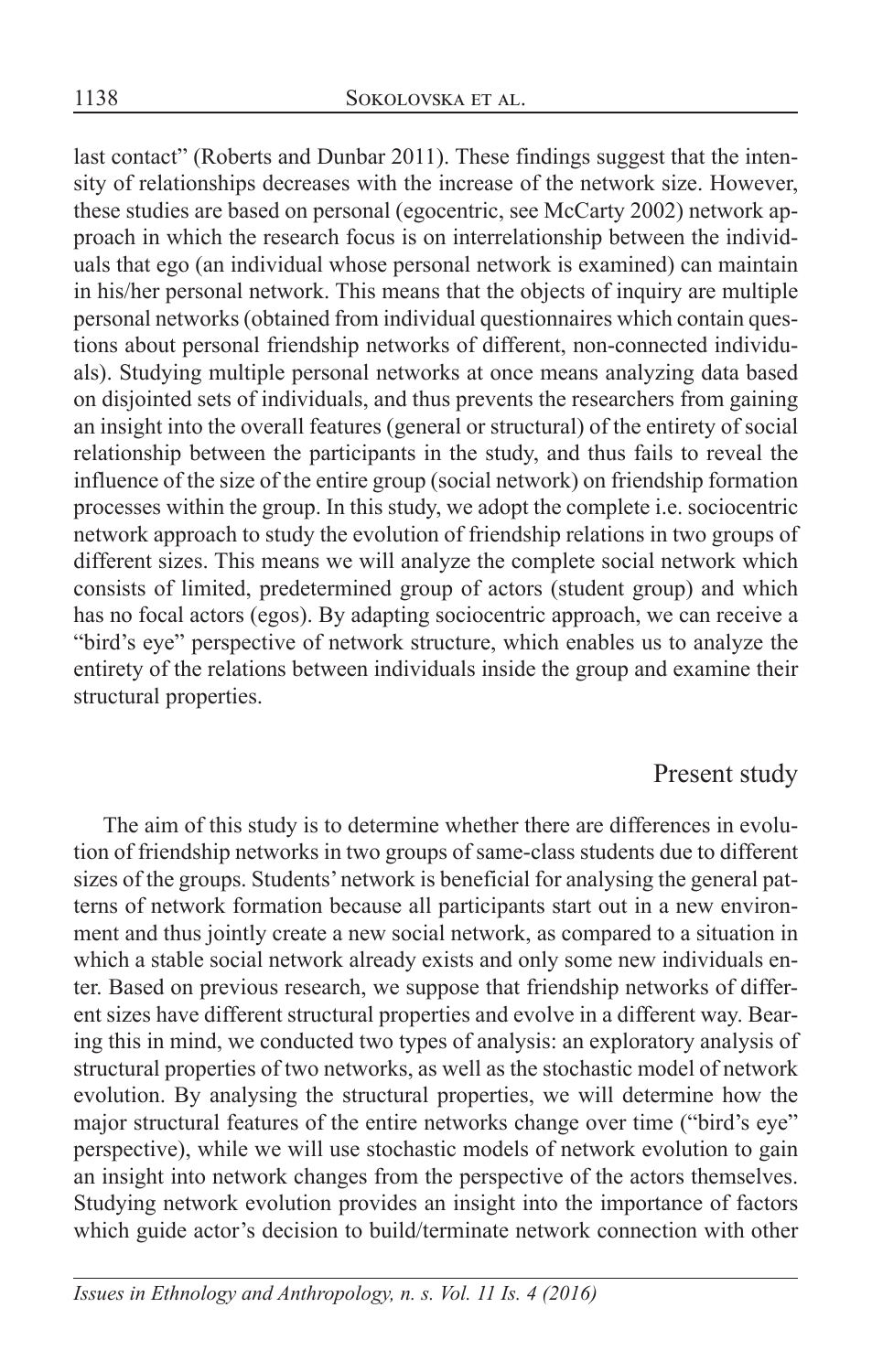actors. Factors included in our study include various forms of homophily (towards gender, age, smoking or preferred activities) and structural effects, such as transitivity and network balance. In this way, we will obtain a complete picture of the networks' evolution, which means that we can analyse the impact of the network size on structural features of the networks and the process of network evolution. In addition, we compared the structural parameters of the network with the processes at the individual level that lead to network changes and we analysed their relationship depending on the size of the network.

### Method

#### *Participants and procedure*

The sample included two groups of the first-year students of undergraduate studies in sociology. The larger group of students is from the University of Belgrade ( $n = 100$ ) while the smaller one is from the University of Novi Sad ( $n =$ 55). In the study, we used longitudinal data collected during one school year. The respondents completed the questionnaires at three times: once in October, at the very beginning of the academic year, the second time in February, after the end of the first semester, and the third time in June, at the end of the second semester. The final sample included only those students that had completed all three questionnaires because our model required a constant number of actors through all stages of network evolution. All the questionnaires were completed by 58 students (41 females) from the Belgrade group (58% of the total number of students) and 35 students (26 females) from the Novi Sad group (63.4% of the total number of students).

#### *Instrument*

The survey consisted of two parts. The first part measured three types of variables. (1) Proximity variables: elective courses and smoker/non-smoker. These variables affect the frequency of interaction between students, and they are a precondition for developing a friendly relationship. The more classes students attend together, the more opportunities they have to get to know each other better. Other studies have pointed to the importance of these variables (Van Dujin et al. 2003), but it should be keptin mind that, in the case of our research groups, elective courses make up for about 20% of the total courses, so their importance is smaller compared to groups examined in the previous studies. The variable smoker/non-smoker also affects the frequency of interaction, since smokers tend to spend together their breaks during classes (DeLay et al. 2013; Mercken 2010). (2) Visible variables: gender and age. These variables are used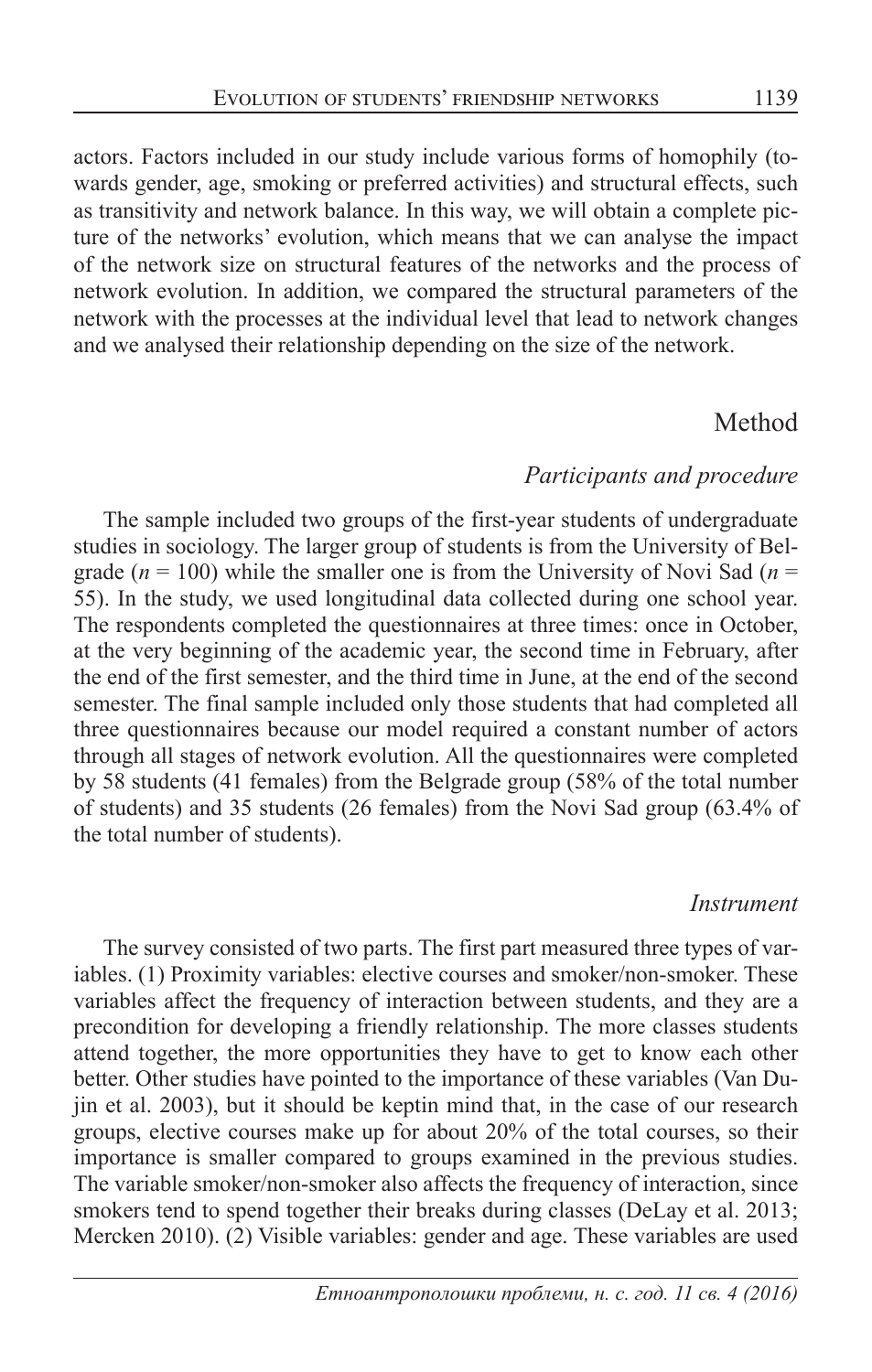to verify the existence of homophilic friendship in relation to visible characteristics of students.<sup>4</sup> (3) Invisible variables: students' activities and interests. These variables are used to verify homophilic friendship in relation to preferences for the same activities that students perform together with friends. The list of activities included daily activities such as going out to lunch or to the cinema, as well as student activism (volunteering in student organisations, participation in extracurricular activities), and helping their colleagues solve personal problems or problems related to their studies. Following previous research (Van Dujin et al. 2003), the list of activities was changed during the research, and only those activities which represent different aspects of students' social life and which have the highest variability in a previous stage of the survey were transmitted to the following stage. In this way, we isolated only those activities about which students have different views.

The second part of the survey was used directly for construction of friendship networks. We used Van de Bunt's (Van de Bunt 1999) approach for measuring friendship. Students were asked to evaluate their relationship with other colleagues using a scale of six degrees: (1) the best friend, (2) a friend (3) friendly relationship, (4) neutral, (5) a dissonant relationship (6) we do not know each other. Students wrote one of these numbers next to the names of each of their fellow students. In the first stage of the testing for both groups, the scores ranging from 1 to 3 do not exceed 20%, while the score 1 (the best friend) occurs only in 3% percent of the responses in both groups. Accordingly, we conclude that, as expected, a very small number of students knew each other before the beginning of the studies. We believe that with this number of students and the duration of the survey we cannot properly analyse the subtleties of changes in the relations between students (such as a transition from a friendly relation to

<sup>&</sup>lt;sup>4</sup> The reason for the narrow choice of variables of "visible similarity" is provided by the findings of the study conducted by Van Dujin and his colleagues (Van Dujin et al. 2003). They have included more socio-demographic variables (such as ethnicity and religion) in their questionnaire, but none of them proved significant in the analysis. These results are in line with the main conclusion of the study, which states that the influence of visible similarity (e.g. race, ethnicity, gender etc.) is weaker than the influence of the proximity variables (network effects), which govern the opportunity for meeting and interaction between students. After all, "when two individuals never meet, they will never become friends, however similar they may be" (Van Dujin et al. 2003, 157). In our samples, we collected the data about age and gender, but we left out the age out of the analysis as there were almost no variations (almost all of the students were of the same age). As the results will show, gender was not found significant in any stage of the network evolution. None of the other socio-demographic variables were found significant in Van Dujin's study, which was performed in a very diverse and international academic environment of the University of Groningen, and therefore we didn't include such variables in a much more demographically homogeneous environment of Serbian universities.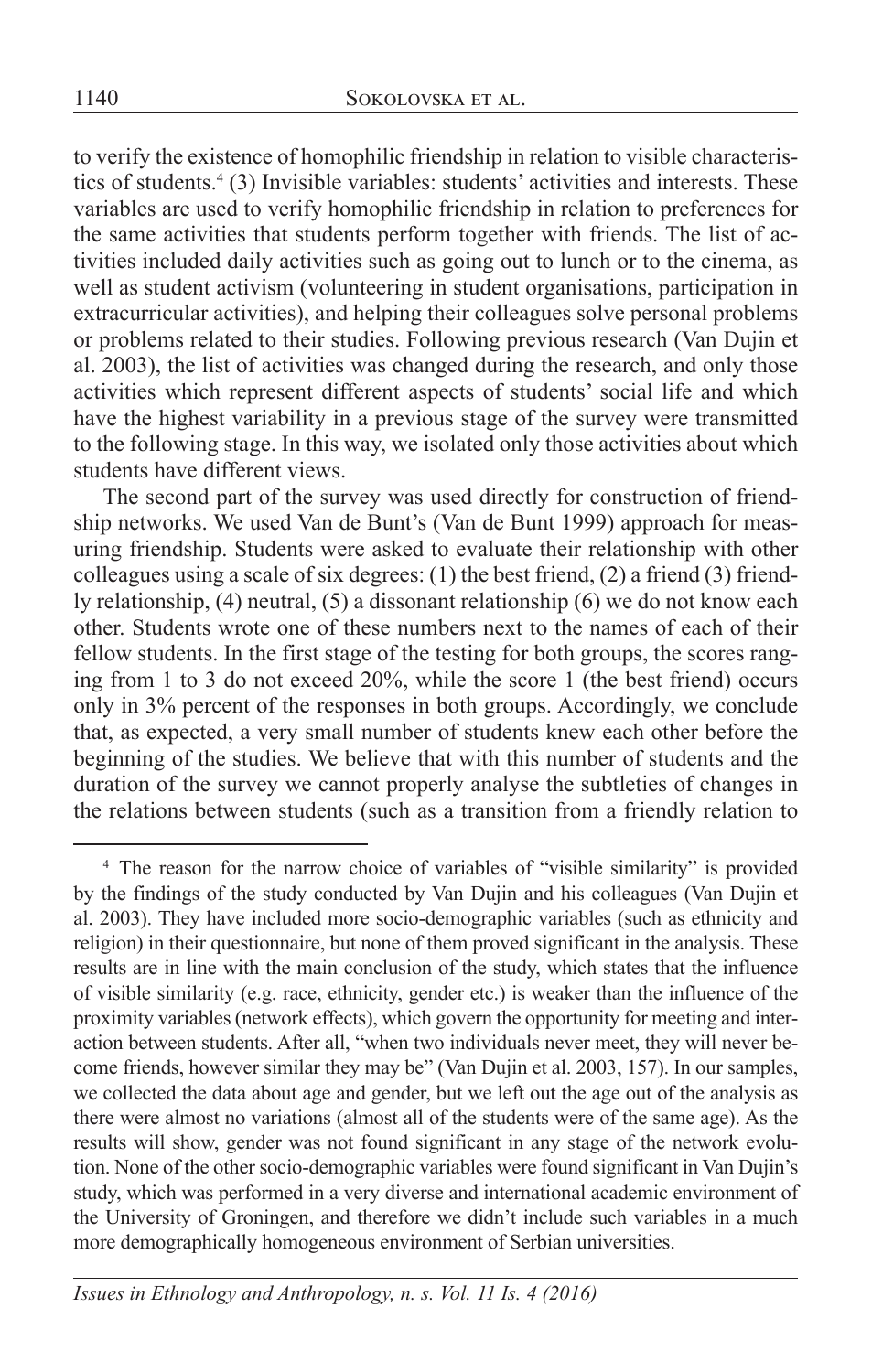friendship). Therefore, it was decided to analyse the evolution of friendships in relation to the existence of *at least* friendly relations, which was codified as the existence of network relations between the two students. In addition, we have decided to construct a network of two-way relations, which means that in order to have a network relation, both respondents have to rank the relationship with each other with the score lower than 3. In this way, we can make a more realistic assessment of the actual relationship, by eliminating the error of one-sided estimates of friendship.

## Results

### *Social networks*

Structural networks were analyzed using RSEINA software (Ripley et al. 2014) on data collected in the second part of the survey (friendship evaluation). In Figure 1 we can see the development of the smaller group network through three testing periods. In the first stage, at the beginning of the academic year, we have a network that is not fully connected and there are three isolated nodes. As early as in the second phase, after the end of the first semester, there is full network connectivity and its transformation into a fully connected network. Visually, it is noticeable that the network density increases in each stage, and that there is a more densely connected core.





*Figure 1*. Three stages of the smaller group network evolution (I – beginning of the academic year, II – after the end of the first semester, III – the end of the second semester).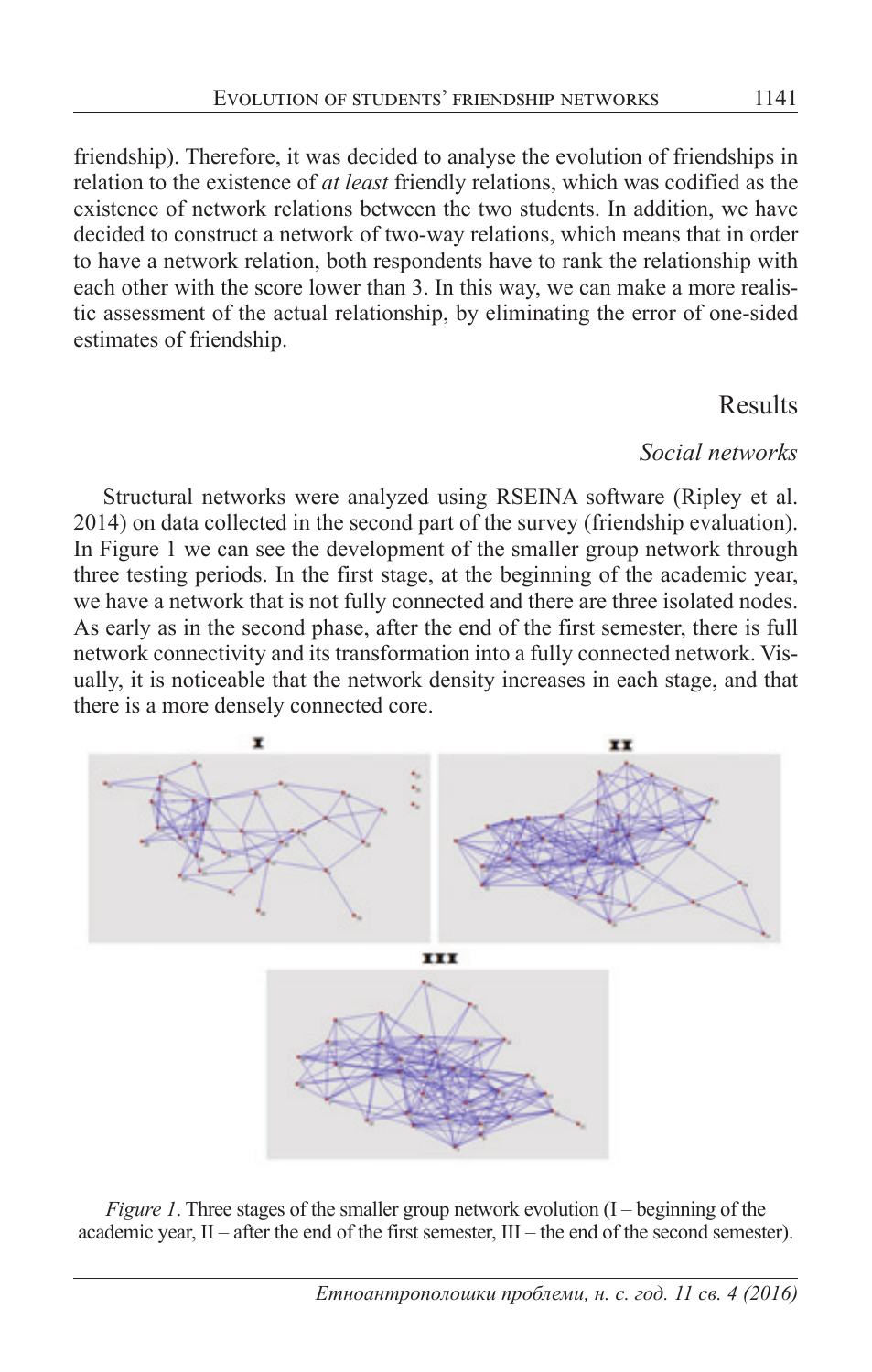Figure 2 represents the evolution of the larger group network. It shows different characteristics compared to the smaller group network. In the first stage, we also have a discontinuous network that consists of four components, only one of which is an isolated node. In the second stage, these components are inter connected and there is a fully connected network. In the third stage, we cannot visually discern what used to be separated components and we have a network of much higher density, compared to the smaller group network.



*Figure 2*. Three stages of the larger group network evolution (I – beginning of the academic year, II – after the end of the first semester, III – the end of the second semester).

### *Exploratory structural analysis*

Exploratory structural network analysis is done by comparing the basic structural characteristics of our networks with theoretical structures. In our research, we will use the model of the small world (Watts 1999; Watts and Strogatz 1988). Formally, the structure of the small world is recognised in networks that have a high level of clustering coefficient (which indicates the existence of cliques) and smaller average path length, which indicates the existence of rewiring within the network, i.e. the connections that connect the sub-units of the network itself. In particular, these network variables are compared to the same variables of the random graph for the networks (Newman et al. 2002) and then, on the basis of the comparison, we can make conclusions about the existence of the small world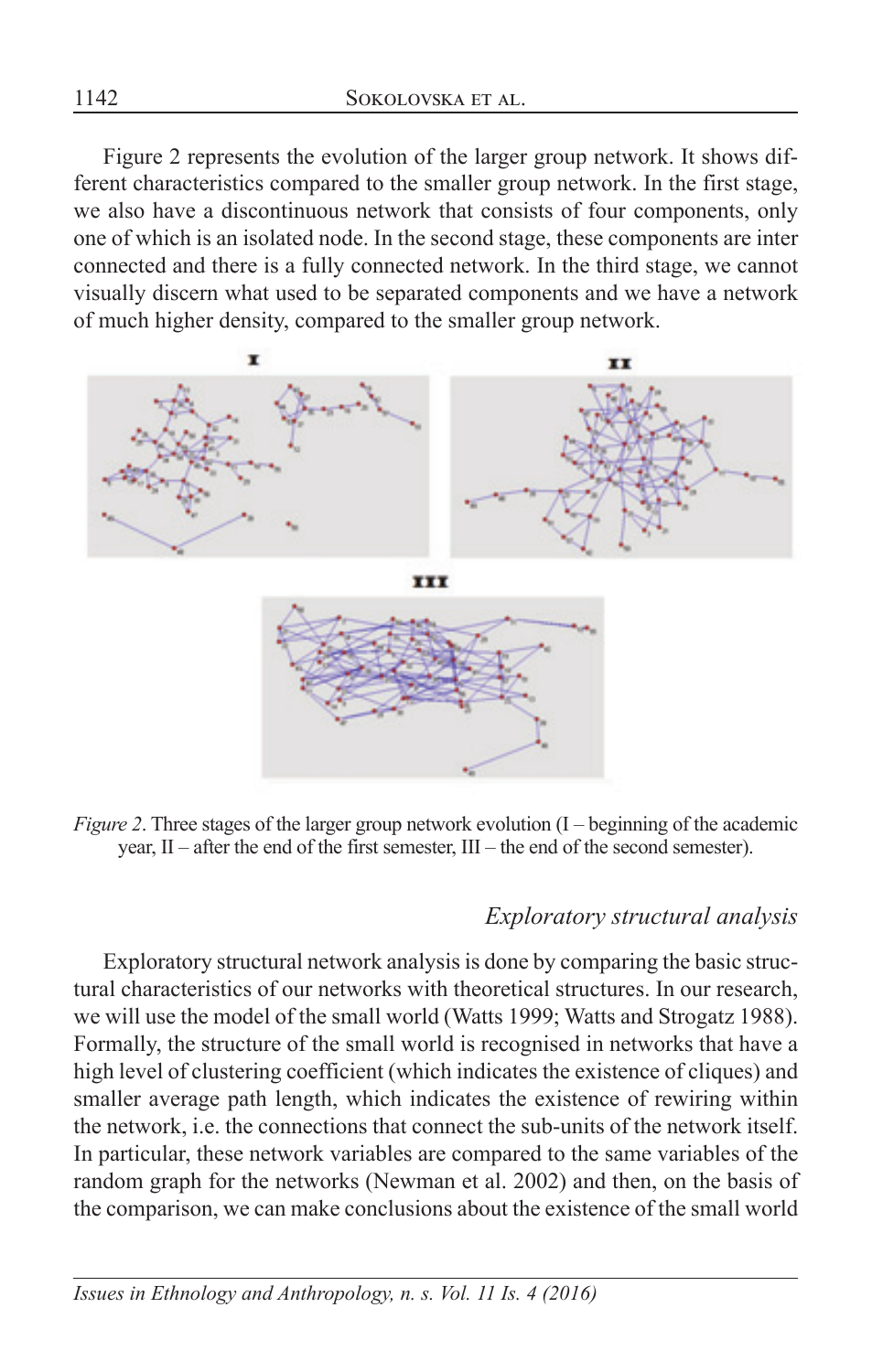structure in a given network. This procedure was used in our study for all stages of the network evolution.

In the case of the smaller network, the existence of the small world structure cannot be precisely determined. The clustering coefficients (Table 1), although being higher than in the case of the random graph, are still not an order of magnitude larger, which is, with approximately the same path length, the main precise indicator of the small world structure. The difference between the clustering coefficients is decreased over time, which is a sufficient indicator for us to conclude that the structure of the small world fails to form in the case of a smaller group. This is due to a small number of actors, so it is not possible to form a sufficient number of clearly isolated clusters that would be connected to one another through weak ties to form the small world structure. The low initial tendency towards forming cliques decreases over time, as more and more freshmen form friendship dyads, relatively independently from the existing structure of relations.  $T = 1, 1, 1$ 

| radie i                                                  |  |  |  |  |  |
|----------------------------------------------------------|--|--|--|--|--|
| Comparison of structural features of the smaller network |  |  |  |  |  |
| and the corresponding random graph                       |  |  |  |  |  |
|                                                          |  |  |  |  |  |

| Smaller network |                 |           | Erdos-Renyi Random graph |                 |                  |  |
|-----------------|-----------------|-----------|--------------------------|-----------------|------------------|--|
| Period          | Avg. Clustering | Avg. Path | Period                   | Avg. Clustering | Avg. Path Length |  |
|                 | Coefficient     | Length    |                          | Coefficient     |                  |  |
|                 | 0.466           | 2.490     |                          | 0.192           | 2.374            |  |
|                 | 0.552           | 1.871     |                          | 0.311           | 1.706            |  |
|                 | 0.454           | 1.808     |                          | 0.305           | 1.719            |  |

In the case of the larger group of freshmen (Table 2), grouping into clusters – or cliques – was noticeable in the beginning, as the time did not allow all the actors to interact. As the time passes, the existing cliques disintegrate, becoming integrated into wider (sparsely) connected groupings which constitute a fully connected network. In this case, the presence of the small world structure is the most visible in the first stage of the network evolution, and we can see that in the later stages this structure is lost, which is indicated by the reduction of the clustering coefficient. However, it can be concluded that the size of the group, as the major determinant of the probability of interaction between any pair of actors, influences the formation of the small world structure: in a larger network the existence of the small world structure becomes more pronounced in the beginning, only to gradually fade away over time, while in smaller networks these structures fail to form.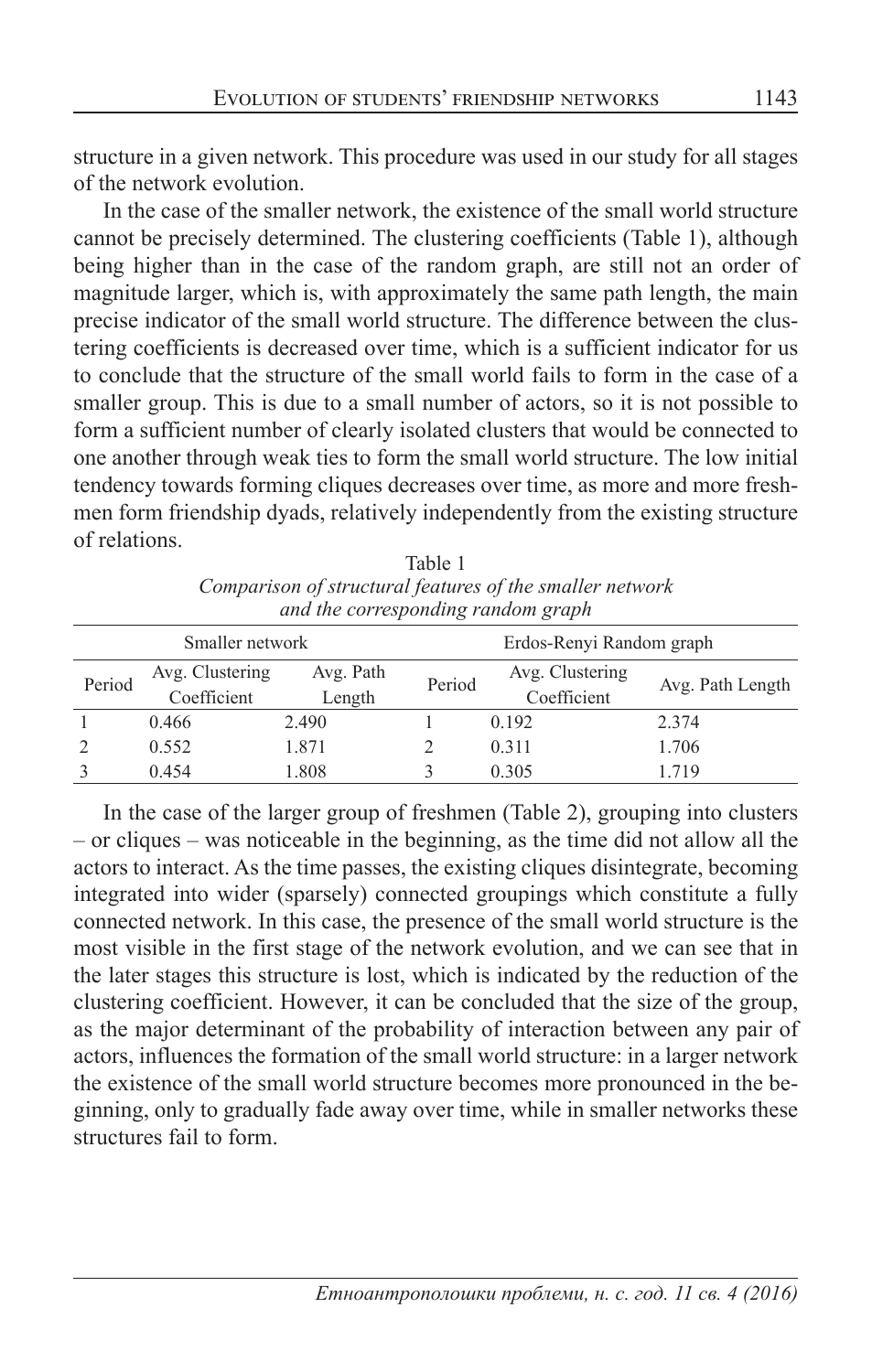| and the corresponding random graph         |                                |                         |  |                                |                  |  |
|--------------------------------------------|--------------------------------|-------------------------|--|--------------------------------|------------------|--|
| Erdos-Renyi Random graph<br>Larger network |                                |                         |  |                                |                  |  |
| Period                                     | Avg. Clustering<br>Coefficient | Avg. Path Length Period |  | Avg. Clustering<br>Coefficient | Avg. Path Length |  |
|                                            | 0.427                          | 3.984                   |  | 0.020                          | 3.822            |  |
|                                            | 0.302                          | 3.541                   |  | 0.038                          | 3.108            |  |
|                                            | 0.312                          | 3.069                   |  | 0.117                          | 2.778            |  |

Table 2 *Comparison of structural features of the larger network and the corresponding random graph*

#### *Stochastic model of network evolution*

A stochastic model of network evolution is based on decisions of individual actors. By applying this method, we can determine which factors influence the decision of an individual to create or terminate a network connection with another individual. In our particular case – since we are dealing with two-way networks – when it comes to creating network connections, it is understood that the decision to create a network connection is made by both sides (which may not be the case when it comes to terminating network connections).

Before applying the model, we analysed the transitions of the relationships during the three stages of the study. There is a very low rate of relationship terminations in the smaller network (Table 3), because we processed an incomplete data set in the research, i.e. a certain number of students were not included in the research. Consequently, the visibility of terminations of friendship relations is decreased. In Table 3 we can see that the largest number of potential network relationships  $(0\rightarrow 0)$  is never realised. However, in every period, there were certain changes in connections, while these changes were more intense in the initial period of network evolution. As we could see in Table 3, establishing friendship relationships was more frequent during the transition from the first period to the second (1→2), while during the transition from the second to the third period  $(2\rightarrow 3)$  establishing new friendships was in decrease. Table 3

| anstitions of network ties over time for the smaller netwi |                   |                    |                   |                 |
|------------------------------------------------------------|-------------------|--------------------|-------------------|-----------------|
| Period                                                     | $0 \rightarrow 0$ | $() \rightarrow ]$ | $1 \rightarrow 0$ | $\rightarrow$ l |
| $1\rightarrow 2$                                           | 369               | 146                | 41                | 39              |
| $2 \rightarrow 3$                                          | 393               | 17                 | 16                | 169             |

|  | Transitions of network ties over time for the smaller network              |  |  |
|--|----------------------------------------------------------------------------|--|--|
|  | Period $0\rightarrow 0$ $0\rightarrow 1$ $1\rightarrow 0$ $1\rightarrow 1$ |  |  |

*Note*: 0 means that there are no mutual friendly relations while 1 represents the opposite case.

As we can see in Table 4, in the larger network there was even a lower number of terminations of friendship ties, which can also be attributed to the fact that the survey did not include all the freshmen. In contrast to the smaller network, a constant increase of new relationships was detected, which is a consequence of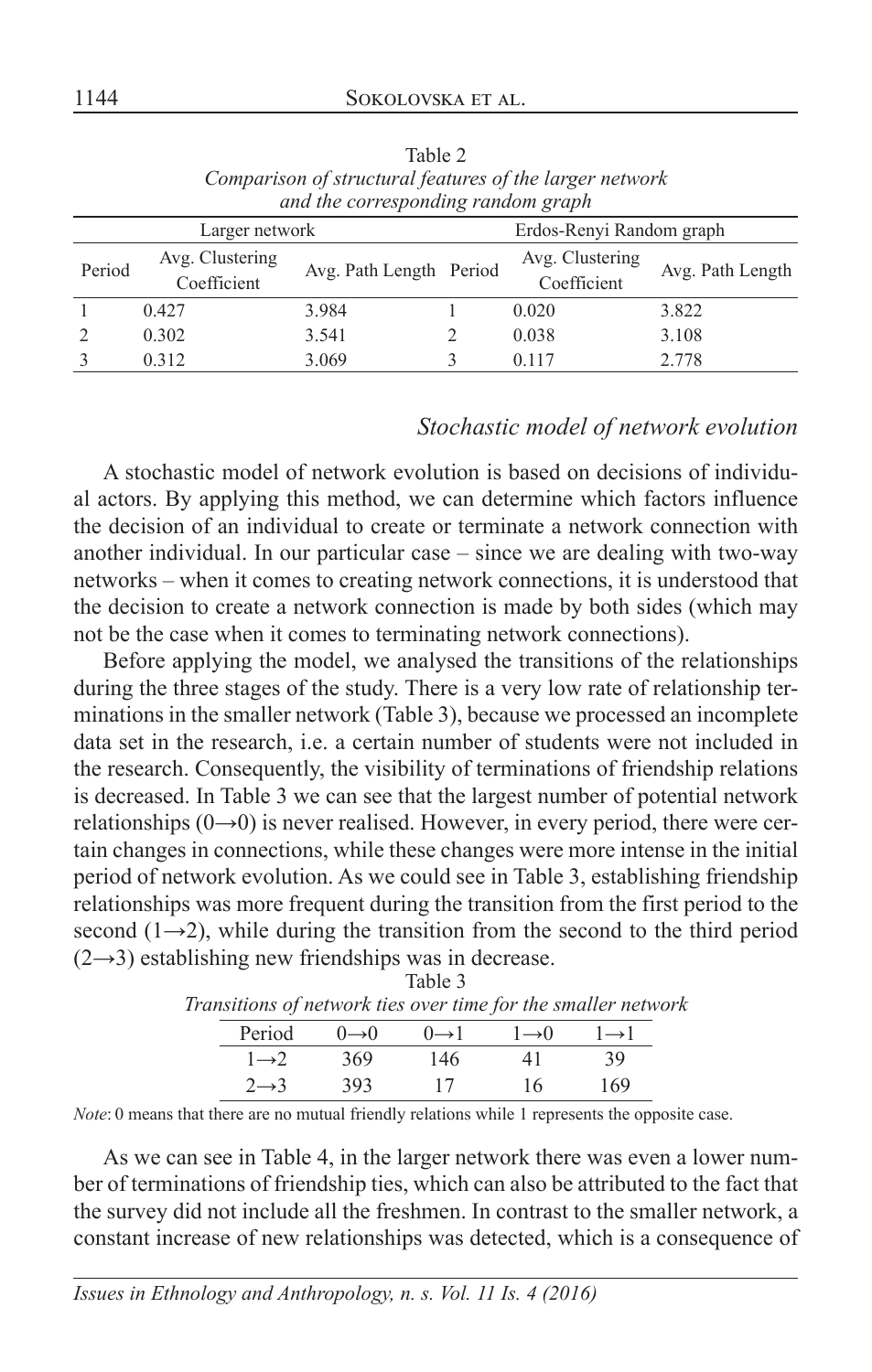the size of the network. Therefore, the frequency of establishing the new friendship relationship between two periods is constant. The size of the network leads to lower density of connectedness compared to the smaller network, so the fact that there are more possibilities for actors' interaction leads to formation of new ties, and this trend does not decrease over time (as long as the density is low). Table 4

| Period            | $\rightarrow 0$ | $\rightarrow$ 1 | $\rightarrow ()$ | $\rightarrow$ 1 |
|-------------------|-----------------|-----------------|------------------|-----------------|
| $1\rightarrow 2$  | 1599            | 28              |                  | 84              |
| $2 \rightarrow 3$ | 1569            | 30              |                  | 108             |

| Transitions of network ties over time for the larger network |  |  |
|--------------------------------------------------------------|--|--|
|                                                              |  |  |

*Note*: 0 means that there are no mutual friendly relations while 1 represents the opposite case.

The transition of network relation scan be explained through stochastic models of network evolution. Following the previous research (Van De Bunt et al. 1999; Van Dujin et al. 2003), we opted for a model that contains three groups of variables: (1) Control variables, which are represented by the rate parameters, i.e. the average level of changes in network relationships between any two periods, (2) Network effects, i.e. actors' preferences towards creating network relationships with others in relation to their position in the network structure, and (3) Covariates, i.e. qualitative independent variables collected by the used survey (proximity, visible and invisible variables).

A number of models with different network effects and covariates were constructed and tested for both networks. However, for each network, there was a model in which all three groups of variables have statistically significant impact on formation of network connections (Table 5 and 6). Table 5

|                 | Effect                                    | Estimate  | SЕ    | Convergence |
|-----------------|-------------------------------------------|-----------|-------|-------------|
|                 | Control variables Rate parameter period 1 | 16.546    | 3.568 |             |
|                 | Rate parameter period 2                   | 1.076     | 0.200 |             |
|                 |                                           | 0.094     | 0.098 | 0.034       |
| Network effects | Density Balance                           | $0.092**$ | 0.011 | $-0.072$    |
| Covariates      | Same activity (Talking about problems)    | $0.206**$ | 0.100 | $-0.058$    |
| ** $p<.001$     |                                           |           |       |             |

*Results of stochastic evolution model for the smaller network*

The results for the smaller network are shown in Table 5. A lack of a remarkably high number of clusters in this network indicates low levels of transitivity. Transitivity leads to closing of triads and formation of clusters, which was not the case here. On the other hand, the effect of structural balance (Davis 1963; Mizruchi 1993; in network terms it can be also referred to as "structural equivalence", Steglich et al. 2010, 355) tells us that the actors form relationships with those who are connected to the rest of the group in a similar way. This does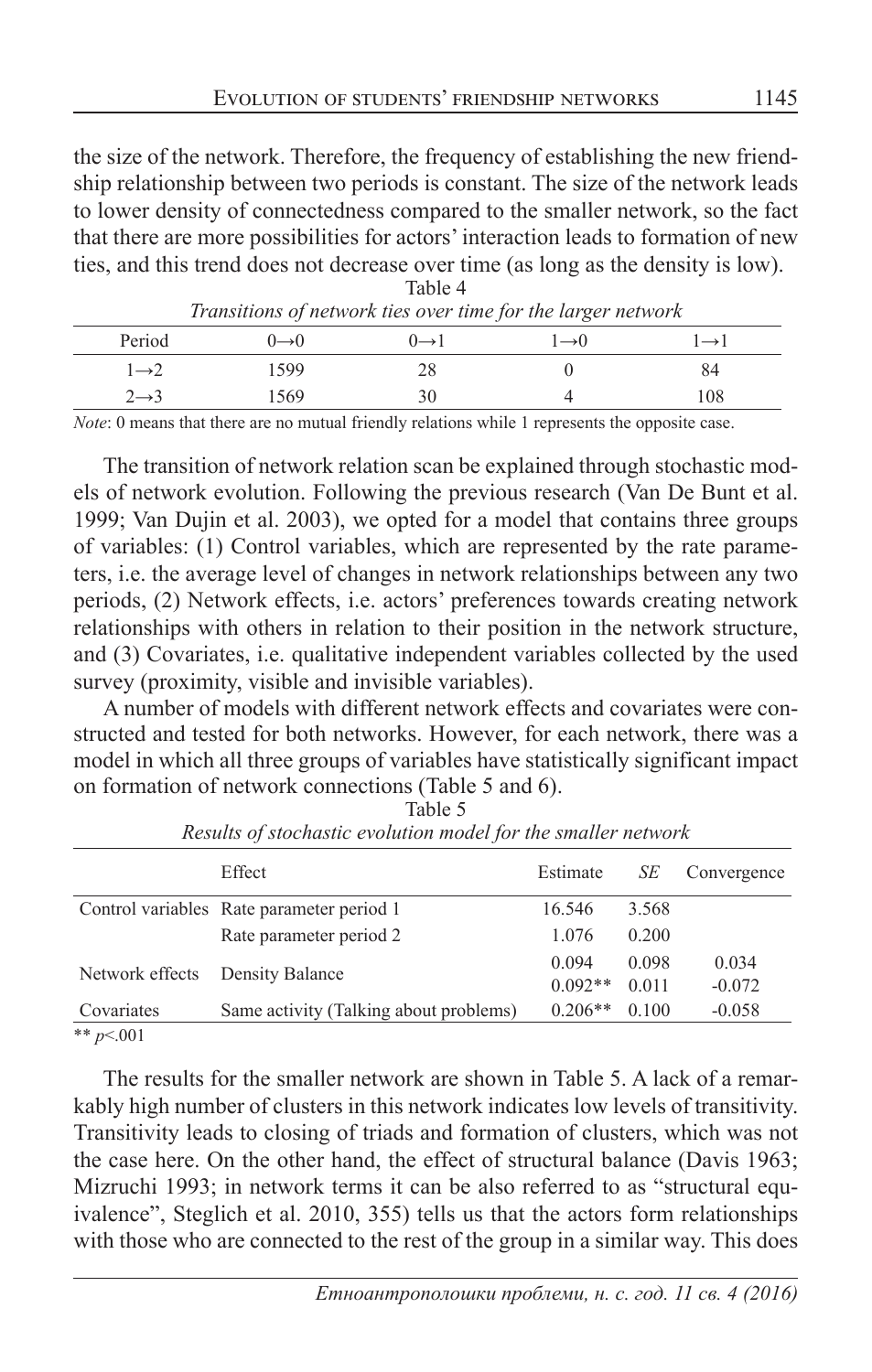not lead to formation of weakly connected cliques, but large groupings, which may not be densely connected. The fact that the only activity which proved to be significant is very intimate and delicate (talking about problems) can explain the durability of two-way ties and relatively small changes of the network from the second to the third period.

| Results of stochastic evolution model for the targer network |                                                 |             |       |             |  |  |
|--------------------------------------------------------------|-------------------------------------------------|-------------|-------|-------------|--|--|
|                                                              | Effect                                          | Estimate SE |       | Convergence |  |  |
|                                                              | Control Variables Rate parameter period 1       | 0.491       | 0.093 |             |  |  |
|                                                              | Rate parameter period 2                         | 0.615       | 0.108 |             |  |  |
| Network Effects                                              | Density                                         | $-0.840*$   | 0.282 | $-0.023$    |  |  |
|                                                              | Transitive triads                               | $0.705*$    | 0.194 | $-0.076$    |  |  |
| Covariates                                                   | Same activity (Talking about problems) $0.332*$ |             | 0.281 | 0.046       |  |  |
| * $p<.005$                                                   |                                                 |             |       |             |  |  |

|                                                              | Table 6 |  |
|--------------------------------------------------------------|---------|--|
| Results of stochastic evolution model for the larger network |         |  |

The results for the larger network are shown in Table 6. The effect of triad-

ic transitivity explains why in the beginning the network had the small world structure, i.e. increased clustering coefficient. However, the density of the network is still low, preventing the formation of the stable small world structure, so the triads become embedded into a wider loosely connected structure, and the clustering coefficient is decreased over time. This is clearly a consequence of the size of the network since the model did not indicate the existence of other effects that influence the evolution of the network. With regard to the qualitative variables, the greatest influence was still the activity of conversation and mutual support in problem-solving, but its influence was not considerably higher than its standard error.

## Discussion

The results show that there are differences in several network features between groups of different sizes. First, in the larger group network, the small world structure was formed in the initial period. This means that at the beginning of forming a friendship network, there is not a single clear core, but rather several groups of students which are connected later, as time passes. In the smaller group network, unlike the larger group network, there are no indications of the small-world structure. At the beginning of the network formation in the smaller group, there is no evidence of separation by several groups, but rather there is one core of the network. In the last stage of the study all members of the both groups are connected, e.g. there is one core of the network. This result is in accordance with the results of the exploratory structural analysis. Namely, the indicators of the small world structure are a large clustering coefficient and

*Issues in Ethnology and Anthropology, n. s. Vol. 11 Is. 4 (2016)*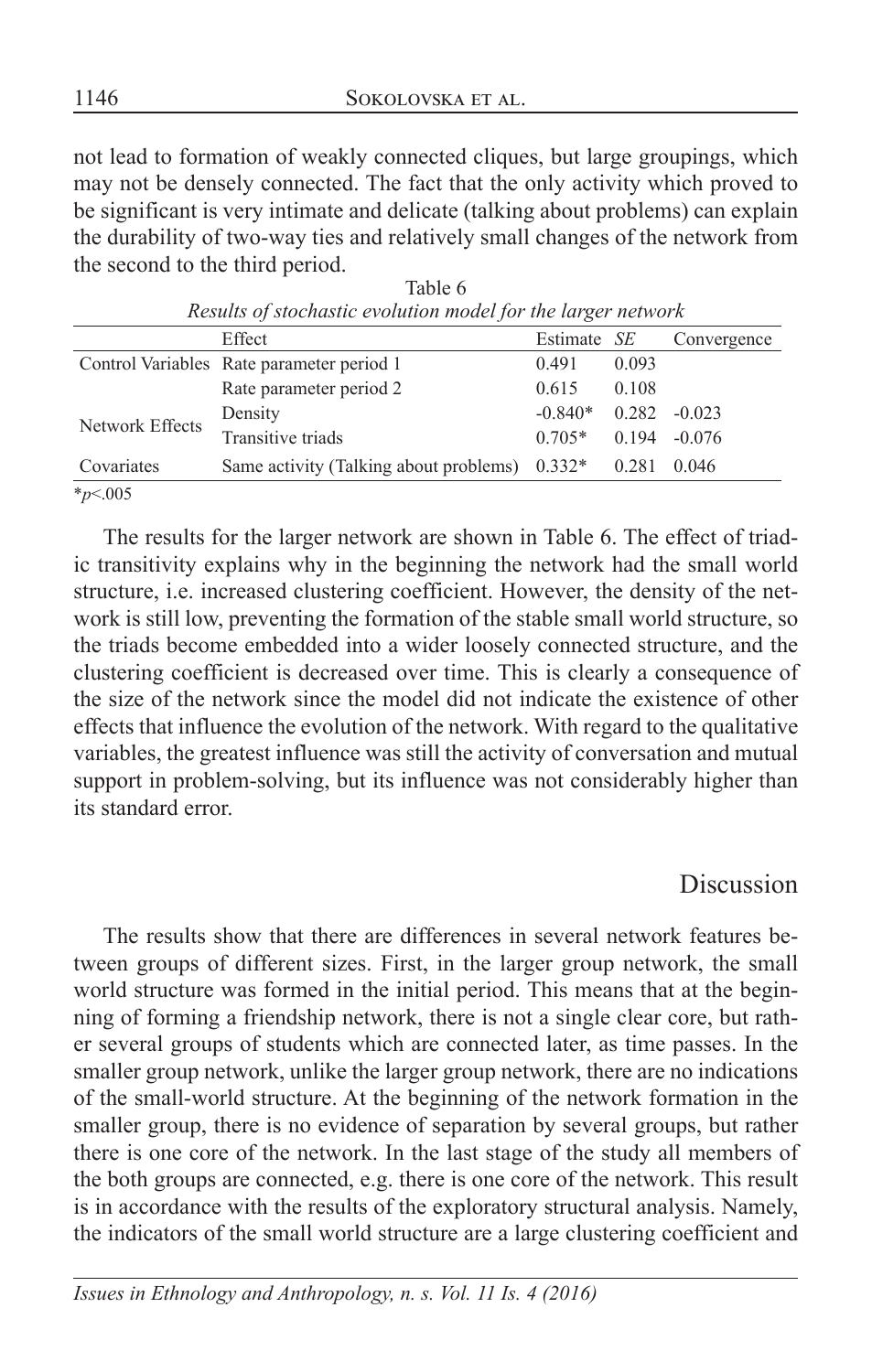small path length. The results of the exploratory structural analysis showed that path lengths in both groups are small, but clustering coefficients are not large as could be expected in the case of the small world network.

Second, there are different structural effects in the evolution of the networks. In the larger group network, transitivity of triads had the effect on network evolution, while in the smaller group network it was balance or structural equivalence. These results are also in accordance with the results of structural analysis. The structure of the larger network exhibits more clustering, which means more cliques of friends are formed. Transitivity represents the mechanism which leads to cluster formation by bringing "friends of friends" together. We may call transitivity a "short range" effect, because new friendships are formed in the "neighbourhood" of the existing friendships, which is expected for large networks because there is a decreased probability that individuals will meet each other and have enough time to form a lasting relationship.

However, in the smaller network this is not a problem and individuals frequently interact with each other. Our structural analysis for the smaller network confirmed a lower level of clustering, which indicates a denser, interconnected network without strictly bordered subgroups. Therefore, network evolution is not guided by the mechanism of transitivity, and instead, we detected the mechanism of structural balance. Structural balance guides individuals to form relationships with individuals who are connected to the rest of the network in a similar way that they are (Davis 1963). This mechanism requires that every individual has the chance to interact with the majority of others, which means it is suitable for small networks.

These findings confirm the results of previous research (Roberts et al. 2009; Robert and Dunbar, 2011) related to the constraints that network size puts on the process of relationship formation. In large networks we have lower density, which means that actors cannot maintain a number of friendships proportional to the size of the network. Size also influences the frequency of interactions between any two individuals in the network, making interactions in large networks more localized due to the transitivity effect.

What is similar in both networks is the effect of students' activities done together. A special quality of the process of forming friendships among freshmen is reflected in isolation of the variable "conversation about intimate problems and problems related to the studies" in relation to other defined activities (such as going to the cinema or out to dinner, etc.). Social support and intimacy are the most typical characteristics of friendships (Ueno and Adams 2006), which could be expected for students' friendship even more than for friendships of young adults in general. Compared to young adults, college students probably have larger, more homogeneous, denser, and more intimate friendship networks (Blieszner and Adams, 1992). Because of greater amount of time that college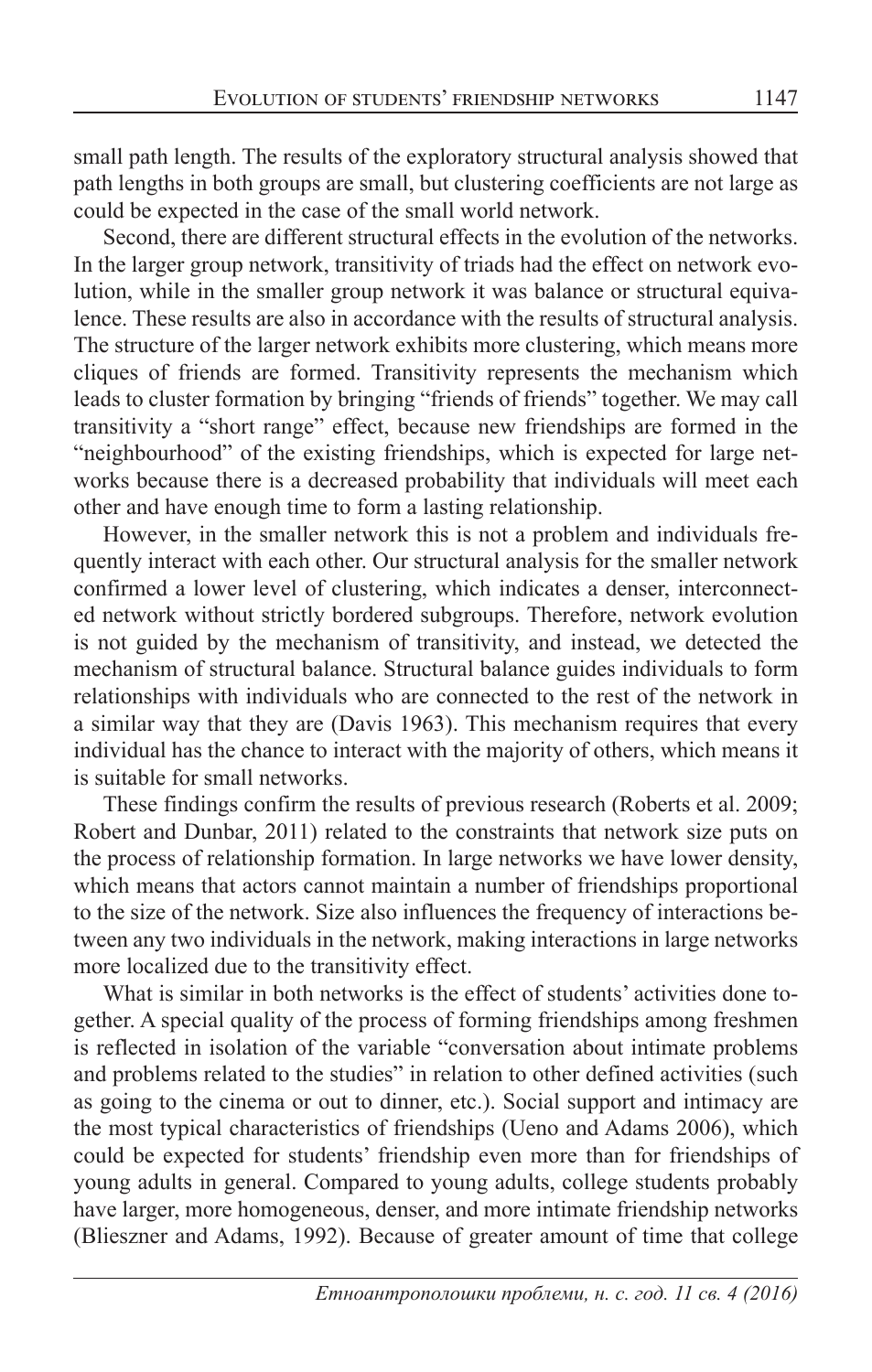students spend with peers and probable homogeneity and density of their networks, one would expect their friendship networks to be relatively intimate. Also, sharing the same problems which are mostly related to students' obligations and tasks contributes to greater need for mutual social support. The results showed that this quality of students' friendships is independent of group size.

Furthermore, we have emphasized the importance of combining structural analysis with stochastic modeling of individual's behavior for a complete understanding of the way interpersonal relationships evolve in small groups. Modeling individual decisions enables us to identify which effects on the micro level produce specific structural features on the macro level of the entire group. Following the recent "analytical turn" in sociological theory (Demeulenaere 2011; Hedström 2009), we think that expanding the scope our research to different groups (of different sizes) will lead to a more precise insight into the nature of these effects and their potential value as theoretical mechanisms, which can be used for constructing a formal theory of friendship evolution.

There are some limitations of this study. Although gender has not shown significant effects on friendship network, the same-gender dyads or triads are not explored in this study. Previous studies showed that women's dyads differ from men's and that women prefer dyads while men prefer larger, all-male cliques (David-Barrett et al. 2015). Because there is a small number of males in this study, differentiation of the same-gender and the opposite gender relationships is not justifiable. In future research, these structural components should be included.

#### **References**

- Allan, G. 1988. Friendship, sociology and social structure. *Journal of Social and Personal Relationship* 15(5): 661–670.
- Blieszner, R. M., and G. R. Adams. 1992. *Adult friendship*. Newbury Park, CA: SAGE Publications.
- Brewer, D. D. and C. M. Webster. 2000. Forgetting of friends and its effects on measuring friendship networks. *Social Networks* 21(4): 361–373. doi:10.1016/S0378– 8733(99)00018–0.
- David-Barrett, T. A. Rotkirch, J. Carney, I. B. Izquierdo, J. A. Krems, D. Townley, E. McDaniell, A. Byrne-Smith, and R. I. M. Dunbar. 2015. Women favour dyadic relationships, but men prefer clubs: Cross-cultural evidence from social networking. *PloS One* 10(3): e0118329. doi:10.1371/journal.pone.0118329.
- Davis, J. A. 1963. Structural balance, mechanical solidarity, and interpersonal relations. *American Journal of Sociology* 68: 444–462. doi:10.1086/223401.
- DeLay, D. B. Laursen, N. Kiuru, K. Salmela-Aro, and J. E. Nurmi. 2013. Selecting and retaining friends on the basis of cigarette smoking similarity. *Journal of Research on Adolescence* 23: 464–473. doi:10.1111/jora.12017.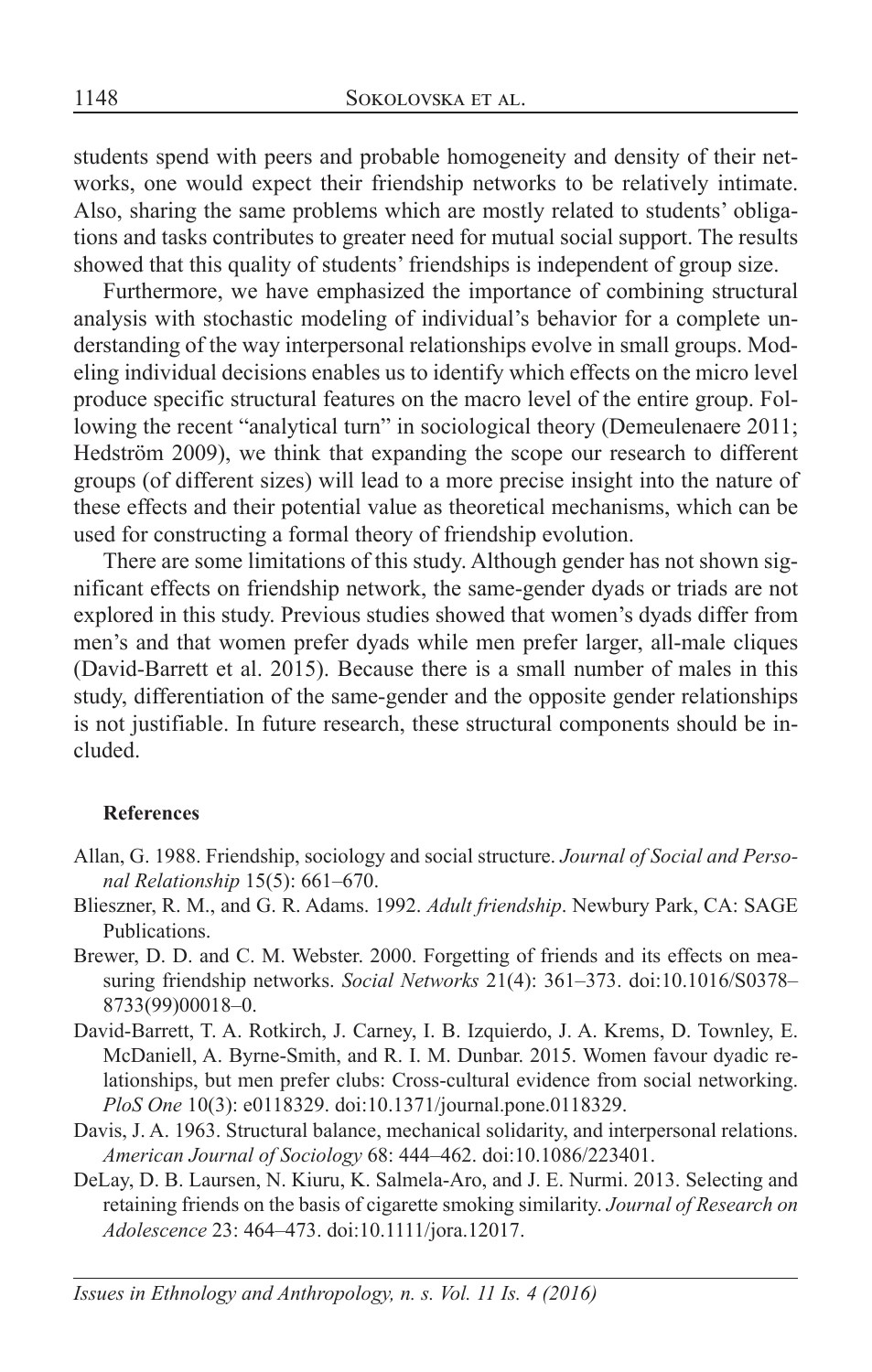- Demeulenaere, P. Ed. 2011. *Analytical sociology and social mechanisms*. Cambridge: Cambridge University Press. doi:10.1017/CBO9780511921315.
- Granovetter, M. S. 1973. The strength of weak ties. *The American Journal of Sociology*  78(6): 1360–1380. doi:10.1086/225469.
- Granovetter, M. S. 1983. The strength of weak ties: A network theory revisited. *Sociological Theory* 1: 201–233. doi:10.2307/202051.
- Hallinan, M. T. 1978/79. The process of friendship formation. *Social Networks* 1: 193– 210. doi:10.1016/0378–8733(78)90019–9.
- Hedström, P. 2009. The analytical turn in Sociology. In *The Frontiers of Sociology,* eds. Hedström P. and B. Wittrock, 331–342. Leiden: Brill. doi:10.1163/ ej.9789004165694.i-450.105.
- Johnson, A. M. 1989. Variables associated with friendship in an adult population. *Journal of Social Psychology* 129(3): 379–390. doi:10.1080/00224545.1989.9712054.
- McCarty, C. 2002. Structure in personal networks. *Journal of Social Structure 3*(1). Retreived from https://www.cmu.edu/joss/content/articles/volume3/McCarty.html
- Mercken, L., T. A. B. Snijders, C. Steglich, E. Vartiainen, and H. de Vries. 2010. Dynamics of adolescent friendship networks and smoking behavior. *Social Networks* 32: 72–81. doi:10.1016/j.socnet.2009.02.005.
- Milgram, S. 1967. The small world problem. *Psychology Today* 1: 61–67.
- Mizruchi, M. S. 1993. Cohesion, equivalence, and similarity of behavior: A theoretical and empirical assessment. *Social Networks* 15: 275–307. doi- :10.1016/0378–8733(93)90009-A.
- Newcomb, T. M. 1961. *The acquaintance process*. New York: Holt, Rinehart, and Winston. doi:10.1037/13156–000
- Newman, M. E., D. J. Watts, and S. H. Strogatz. 2002. Random graph models of social networks. *Proceedings of the National Academy of Sciences* 99: 2566–2572. doi:10.1073/pnas.012582999.
- Ripley, R. M., T. A. B. Snijders, Z. Boda, A. Voros, and P. Preciado. 2014. *Manual for RSiena Version 4.0*. Oxford: University of Oxford, Department of Statistics, Nuffield College.
- Roberts, S. G., R. I. Dunbar, T. V. Pollet, and T. Kuppens. 2009. Exploring variation in active network size: Constraints and ego characteristics. *Social Networks* 31(2): 138–146. doi:10.1016/j.socnet.2008.12.002.
- Roberts, S. G., and R. I. Dunbar. 2011. Communication in social networks: Effects of kinship, network size, and emotional closeness. *Personal Relationships* 18(3): 439– 452. doi:10.1111/j.1475–6811.2010.01310.x.
- Runger, G., and S. Wasserman. 1979/80. Longitudinal analysis of friendship networks. *Social Networks* 2: 143–154. doi:10.1016/0378–8733(79)90003–0.
- Steglich, C., T. A. Snijders, and M. Pearson. 2010. Dynamic networks and behavior: Separating selection from influence. *Sociological methodology* 40(1): 329–393. doi:10.1111/j.1467–9531.2010.01225.x.
- Travers, J., and S. Milgram. 1969. An experimental study of the small world problem. *Sociometry* 32(4): 425–443. doi:10.2307/2786545.
- Ueno, K. and R. G. Adams. 2006. Adult friendship: A decade review. In *Close relationships* eds. Noller P. and J. A. Feeney, 151–170. New York: Psychology Press.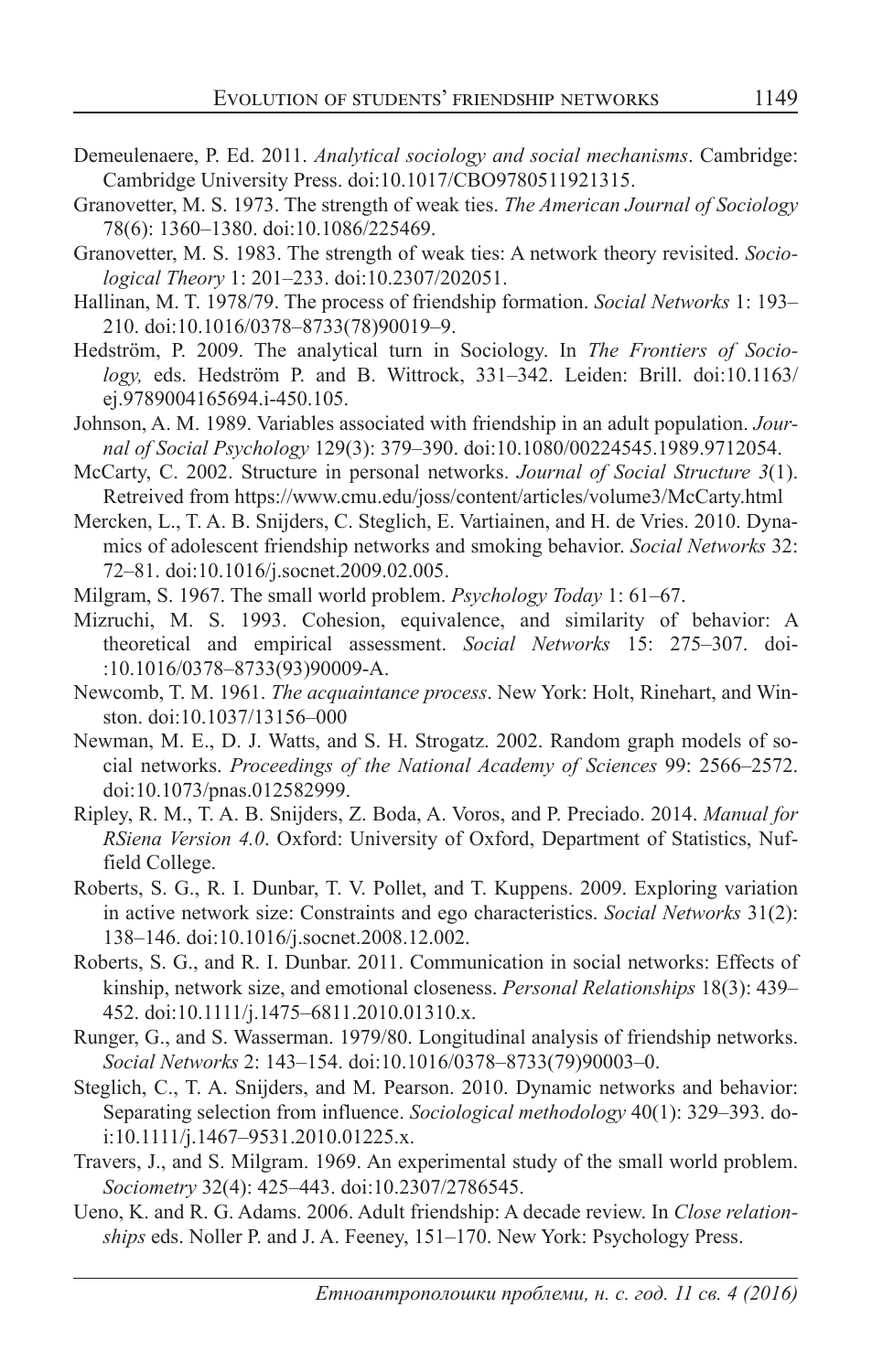- Van de Bunt, G. G., M. A. Van Duijn, and T. A. Snijders. 1999. Friendship networks through time: An actor-oriented dynamic statistical network model. *Computational & Mathematical Organization Theory* 5(2): 167–192. doi:10.1023/A:1009683123448.
- Van Duijn, M. A., E. P. Zeggelink, M. Huisman, F. N. Stokman, and F. W. Wasseur. 2003. Evolution of sociology freshmen into a friendship network*. Journal of Mathematical Sociology* 27(2–3): 153–191. doi:10.1080/00222500305889.
- Wasserman, S. and K. Faust. 1994. *Social Network Analysis: Methods and Applications*. Cambridge: Cambridge University Press. doi:10.1017/CBO9780511815478.
- Watts, J. D., and S. H. Strogatz. 1998. Collective dynamics of 'small-world' networks. *Nature* 393(6): 440–442. doi:10.1038/30918.
- Watts, J. D. 1999. Networks, dynamics, and the small-world phenomenon. *American Journal of Sociology* 105(2): 493–527. doi:10.1086/210318.
- Weiss, S. R. 1988. A taxonomy of relationships. *Journal of Social and Personal Relationships* 15(5): 671–683. doi:10.1177/0265407598155006.

Valentina Sokolovska Univerzitet u Novom Sadu, Filozofski fakultet

Aleksandar Tomašević Univerzitet u Novom Sadu, Filozofski fakultet

Bojana Dinić Univerzitet u Novom Sadu, Filozofski fakultet

Isidora Jarić Univerzitet u Beogradu, Filozofski fakultet

#### *Evolucija studentskih mreža prijateljstva: istraživanje uticaja veličine grupe*

Glavni cilj ovog istraživanja jeste razmatranje uticaja veličine mreže na formiranje i evoluciju mreža prijateljstva kod studenata. Podaci su prikupljani od studenata prve godine Sociologije na Univerzitetu u Beogradu (veća grupa) i Univerziteta u Novom Sadu (manja grupa). Podaci su prikupljeni u tri različita trenutka tokom trajanja jedne akademske godine (na početku prvog semestra, na početku drugog semestra i na kraju drugog semestra). Rad analizira strukturalne odlike socijalnih mreža, na osnovu kojih je konstruisan stohastički model mrežne evolucije. Na osnovu ovih konstruisanih modela rad nastoji da rekonstruiše kako se prijateljstva formiraju i menjaju tokom jedne akademske godine na primeru studenata sociologije prve godine studija na dva univerziteta u Srbiji. Rezultati istraživanja pokazali su da se strukturalne odlike veće i manje mreže razlikuju u svakom stadijumu procesa formiranja prijateljstva. Na početku formiranja grupe, odlike strukture malog sveta primećene su u većoj